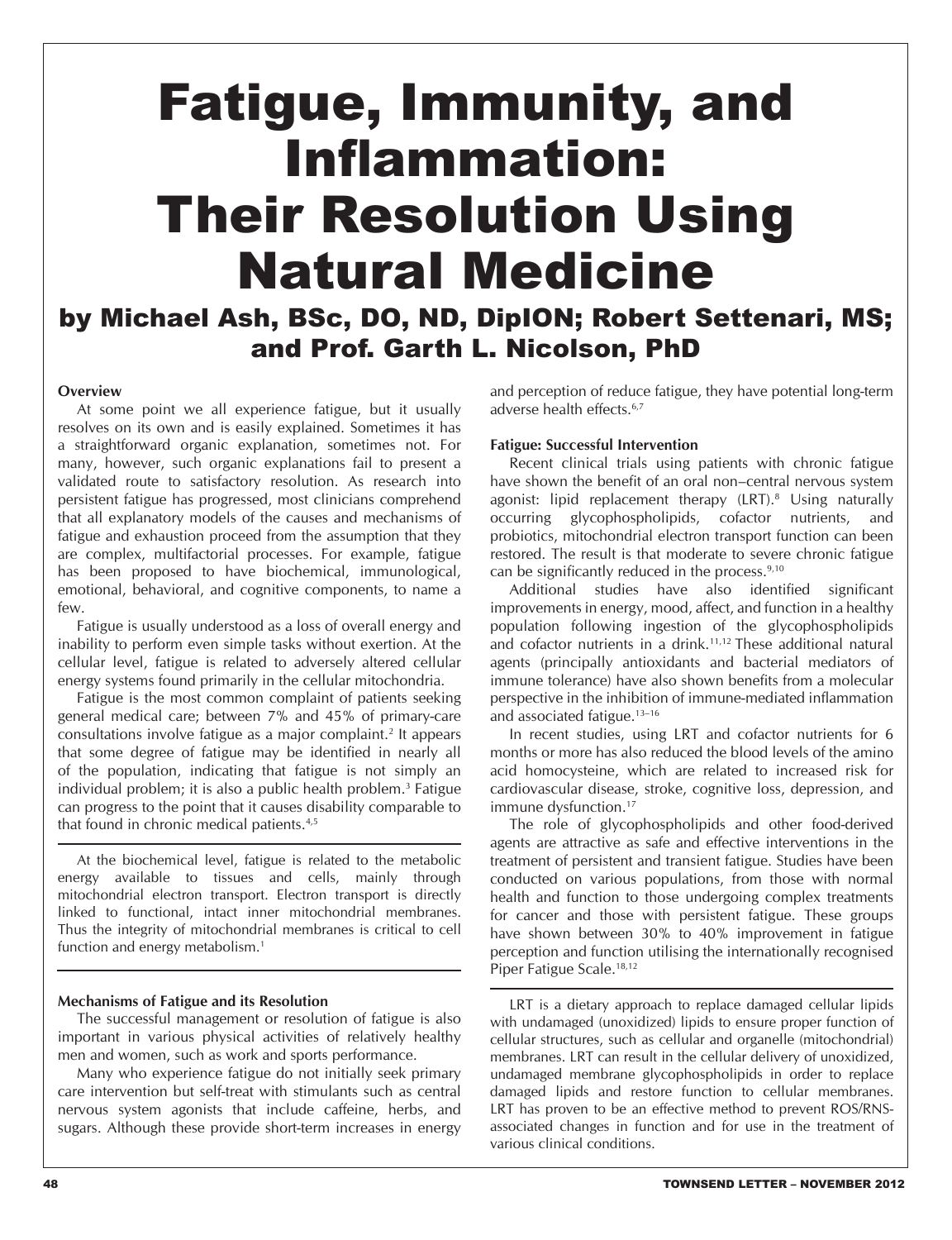Mitochondria are responsible for many metabolic circuits and signaling pathways. Just a few examples of these are oxidative phosphorylation, the mechanism that our cells use to generate most intracellular ATP (cellular fuel); biosynthesis of key molecules, including heme and certain steroids, as well as in many catabolic–energy relevant pathways such as the β-oxidation of fatty acids; and regulation of calcium homeostasis. Importantly, mitochondria are responsible for production of most of our cells' reactive oxygen species (ROS) and some reactive nitrogen species (RNS). Significant oxidative damage to mitochondrial membranes also represents the point of no return of programmed cell death pathways that culminate in apoptosis or regulated necrosis.19

### **Immune Inflammation**

Of clinical interest from an immunological perspective, recent studies suggest that mitochondria are significant players in the orchestration of innate immune responses via activation of a multiprotein complex called the inflammasome which results in the production and release of the pro-inflammatory cytokines IL-1β and IL-18.<sup>20,21</sup>

These in turn contribute to defensive and coordinated management of the bacterial organisms that reside in our digestive tract. The digestive tract is home to trillions of bacteria and this represents the site of greatest density of innate immune receptors in the body. These receptors are key mediators in the management and maintenance of immune response and tolerance. Their inappropriate activation and expression by IL-1β and IL-18 leads to altered innate immune hyperresponsiveness and may contribute to immune mediated inflammatory diseases as well as fatigue through the subsequent development of persistent molecular inflammation.

Damage to mitochondrial components, especially the delicate inner mitochondrial membrane, leads to the cytosolic release of toxic proteins (caspases and noncaspases) that are normally confined in the mitochondria. These released proteins then bind to specialised innate immune inflammasome activating receptors called nucleotide-binding and oligomerization domains (NODs).

These NOD receptors not only recognize intracellular pathogen-associated molecular patterns (PAMPs), but also self-generated signals known as damage-associated molecular patterns (DAMPs). Examples are extracellular ATP, uric acid, and heat shock proteins that accumulate with stress and trigger inflammasome activity. New evidence has placed inflammasomes at the center stage of complex diseases (metabolic syndrome and carcinogenesis) and physiological processes (regulation of intestinal microbial ecology) and energy management.<sup>22-28</sup>

Increased toxic metabolites and transmembrane ion leakage suppress the core ability of the mitochondria to produce ATP and alter nutrient uptake, resulting in overall reductions in energy and persistent fatigue.

Damage to mitochondrial membranes is typically due to ROS, RNS, environmental stressors, cellular aging, and mitochondropathies. All of these factors also inhibit mitophagy – a natural process that normally limits ROS-related damage by safely removing damaged and inflammation-promoting mitochondria and mitochondrial components. This results in an inflammation-driven feed forward cycle, in which

membrane damage continues to produce ROS and RNS and DAMPs, contributing to numerous diseases and functional loss of cellular energy.

The innate immune receptors, known as pattern recognition receptors (PRRs), are stimulated by these DAMPs to induce the production of inflammatory cytokines, sustaining and promoting inflammation. These components, in turn, orchestrate the assembly of a supramolecular platform (the inflammasome), which then activates pro-inflammatory immune cytokines such as IL-1β, IL-18, and nuclear factorkappa B (NF-κβ). This process is the defining link between innate immune responses and mitochondrial functionality. Once activated, additional innate immune effects include the induction of hyperresponsive actions that occur with bacterial triggers from the gastrointestinal tract. The consequences include local inflammation, loss of mucosal barrier integrity, and fatigue.29,30

The molecular mechanisms utilized by bacteria in the gut to maintain immune homeostasis and tolerance through macrophage and dendritic cell activation can be manipulated to favor the promotion of anti-inflammatory cytokines such as IL-10 and TGFβ. The ingestion of probiotics and prebiotics can be used to mediate immune responsiveness via the promotion of regulatory T cells, dendritic cells, and low counteractivation of either T helper-mediated: Th1 and Th2 driven inflammatory responses.31,32 The field of immune intervention via consumption of bacteria is over 100 years old, but has recently experienced a significant increase in interest, as the role of the bacteria in the gut is now understood to influence local and systemic illness.<sup>33</sup>

This sequence of events places mitochondria at the crossroads of bioenergetics metabolism, cell death signaling, and the innate and adaptive immune system.

Healthy mitochondrial function (and death) determines appropriate management of energy production, fatigue control, and innate immune-driven inflammation responsiveness. Using LRT administered as a nutritional supplement with antioxidants assures that mitochondrial membrane permeability is maintained in the optimal range, preventing oxidative membrane damage and reducing the number of mitochondrial DNA deletions. Thus LRT can be used to restore mitochondrial and other cellular membrane functions via delivery of undamaged replacement lipids to cellular organelles.<sup>34</sup>

LRT is not just the dietary substitution of certain lipids with proposed health benefits; it is the actual replacement of damaged cellular lipids with undamaged lipids to ensure proper structure and function of cellular structures, mainly cellular and organelle membranes.<sup>12</sup>

Inflammation is an essential immune response that enables survival during infection or injury and maintains tissue homeostasis under a variety of noxious conditions. Inflammation comes at the cost of a transient decline in local tissue function, which can in turn contribute to the pathogenesis of diseases and loss of function related to altered homeostasis. Inflammation has been described as the "common soil" of altered health and function.35

➤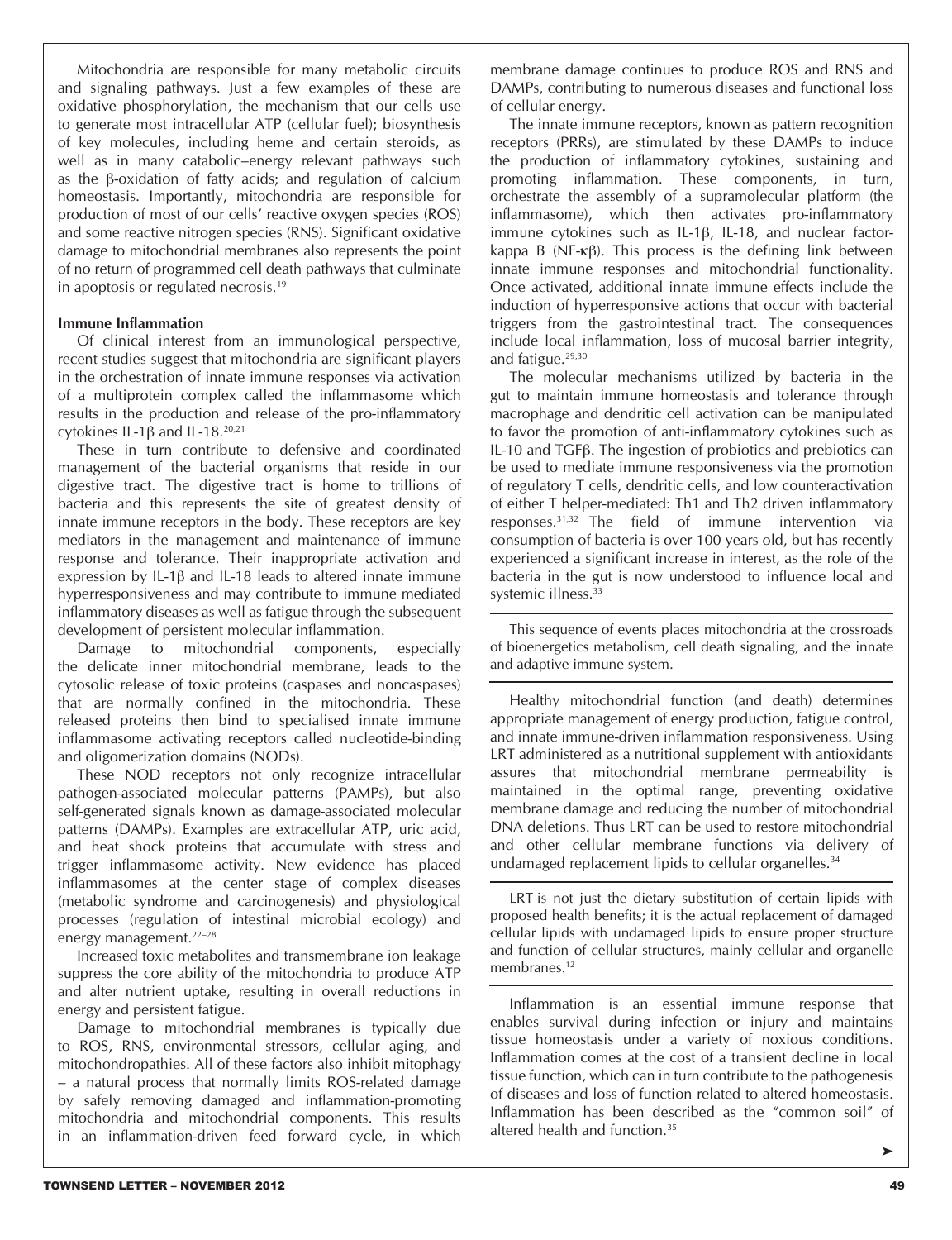### Fatigue, Immunity, and Inflammation

➤

Inflammation-driven fatigue is a recognized consequence of host defense, and raising immune responsiveness is an energy-dependent process that is a component of postviral and bacterial infection as well as a more recently proposed response to altered microbial composition (dysbiosis) in the human gut due to environmentally driven factors and mitochondrial damage.<sup>36,37</sup>

This suggests that alterations to the microbial balance in the digestive tract may induce loss of tolerance and subsequent increase in receptor stimulation, which in turn is amplified via mitochondrial membrane permeability, DAMP production, and inflammasome stimulation. This may then lead to "inflammasome-induced dysbiosis," which while a relatively new area of research may provide some interesting pathophysiological connections.

#### **Resolution of Chronic Conditions**

People with fatiguing conditions often exhibit "sickness" signs and symptoms for a variety of reasons.<sup>39</sup> One of these may be an increase in peripheral pro-inflammatory signaling. This notion is based on overwhelming evidence that proinflammatory cytokines are capable of inducing all the cardinal symptoms of CFS in humans.<sup>40,41</sup>

The use of selected immune-modulating probiotics along with LRT provides the cytokine milieu the opportunity to be beneficially altered through the management of mitochondrial membrane repair, DAMP reduction, and PRR-induced tolerance via changes in bacterial ratios in the gut towards ones that favor symbiosis. The activation of PRRs induces hostdefense signaling pathways that culminate in the production of proinflammatory and antimicrobial molecules as well as antiinflammatory molecules. Resolution of inflammasome-induced dysbiosis makes a considerable contribution toward improving mitochondrial fitness, just as mitochondrial fitness contributes to the healthy management of gut-mediated immune reactivity.

A central question in immunology is how the immune system discriminates between commensal and pathogenic bacteria. This problem is particularly important in the intestine, where trillions of commensal microorganisms continually challenge the immune system without eliciting a proinflammatory response, and where probiotics, when carefully selected by species and strain, can amplify either desired outcome.42

The results – recovery from fatigue derived from LRT and associated pro- and prebiotics, along with antioxidants – are likely due to reduced pro-inflammatory cytokines and reduced innate immune receptor hypersensitivity.

In addition to fatigue, mitochondrial dysfunction and the accumulation of damaged mitochondrial components have

### Complete article with charts and references available on our website, townsendletter.com

also been linked to a wide variety of chronic, metabolic, and degenerative diseases; aging; and cancer.<sup>43</sup>

LRT has been successfully used in clinical studies to reduce fatigue, increase mitochondrial function, and protect cellular and mitochondrial membranes from oxidative damage.10 In multiple clinical studies, fatigue was reduced 35% to 43% by oral administration of LRT and key nutrients. Even in severely fatigued patients with chronic fatigue syndrome or fibromyalgia syndrome, LRT reduced fatigue by 43.1%

In a study by Agadjadyan et al., LRT (supplied as NT Factor) reduced fatigue 35.5% in aging adults and significantly improved mitochondrial function to a level that was similar to that found in young, healthy adults.<sup>44</sup>

This health-altering intersection of immunity, oxidative stress, and dysbiosis can be found in the membranes of the mitochondria residing in our cells – not only of the gastrointestinal tract but all other tissues as well. The clinical use of LRT has the potential to decrease the effects of aging on mitochondria and improve mitochondrial function in chronic diseases, diminish fatigue, and improve altered states of mucosal immunity through the participatory resolution of inflammasome-mediated dysbiosis. The improvement in terms of restitution of mucosal and immunological tolerance has potential health benefits that extend systemically.<sup>45</sup>

#### **Notes**

- 1. Manuel y Keenoy B, Moorkens G, Vertommen J, De Leeuw I. Antioxidant status and lipoprotein peroxidation in chronic fatigue syndrome. *Life Sci.* 2001 Mar 16;68(17):2037– 2049.
- 2. Lewis G, Wessely S: The epidemiology of fatigue: more questions than answers. *J Epidemiol Community Health*. 1992;46(2):92–97.
- 3. Cloninger CR. A systematic method for clinical description and classification of personality variants. A proposal. *Arch Gen Psychiatry*. 1987 Jun;44(6):573–588. 4. Nelson E, Kirk J, McHugo G, et al. Chief complaint fatigue: a longitudinal study from the
- patient's perspective. *Fam Pract Res J*. 1987 Summer;6(4):175–188.
- 5. Nijrolder I, van der Windt DA, van der Horst HE. Prognosis of fatigue and functioning in primary care: a 1-year follow-up study. *Ann Fam Med*. 2008 Nov–Dec;6(6):519–527.
- 6. Gunja N, Brown JA. Energy drinks: health risks and toxicity. *Med J Aust*. 2012 Jan 16;196(1):46–49.
- 7. Arria AM, Caldeira KM, Kasperski SJ, Vincent KB, Griffiths RR, O'Grady KE. Energy drink consumption and increased risk for alcohol dependence. *Alcohol Clin Exp Res*. 2011 Feb;35(2):365–75. doi: 10.1111/j.1530-0277.2010.01352.x. Epub 2010 Nov 12.
- 8. Avellaneda Fernández A, Pérez Martín A, Izquierdo Martínez M, et al. Chronic fatigue syndrome: aetiology, diagnosis and treatment. *BMC Psychiatry*. 2009 Oct 23;9 Suppl 1:S1. Review.
- 9. Nicolson GL, Ellithrope R. Lipid replacement and antioxidant nutritional therapy for restoring mitochondrial function and reducing fatigue in chronic fatigue syndrome and other fatiguing illnesses. *J Chronic Fatigue Syndr*. 2006;13(1):57–68.
- 10. Nicolson GL, Settineri R. Lipid Replacement Therapy: a functional food approach with new formulations for reducing cellular oxidative damage, cancer-associated fatigue and the adverse effects of cancer therapy. *Funct Food Health Dis*. 2011;4:135–160.
- 11. Ellithorpe RA, Settineri R, Mitchell CA, Jacques B, Ellithorpe E, Nicolson GL. Lipid replacement therapy drink containing a glycophospholipid formulation rapidly and significantly reduces fatigue while improving energy and mental clarity. *Funct Food Health Dis*. 2011;8:245–254.
- 12. Nicolson GL, Ellithorpe RR, Ayson-Mitchell C, Jacques B, Settineri R. Lipid Replacement Therapy with a glycophospholipid-antioxidant-vitamin formulation significantly reduces fatigue within one week. *JANA* 2010;13(1):10–14.
- 13. Ströhle A, Wolters M, Hahn A. Micronutrients at the interface between inflammation and infection–ascorbic acid and calciferol: part 1, general overview with a focus on ascorbic acid. *Inflamm Allergy Drug Targets*. 2011 Feb;10(1):54–63. Review.
- 14. Ströhle A, Wolters M, Hahn A. Micronutrients at the interface between inflammation and infection–ascorbic acid and calciferol. Part 2: calciferol and the significance of nutrient supplements. *Inflamm Allergy Drug Targets*. 2011 Feb;10(1):64–74. Review.
- 15. Walsh NP, Gleeson M, Shephard RJ, et al. Position statement. Part one: Immune function and exercise. *Exerc Immunol Rev*. 2011;17:6–63. Review.
- 16. Walsh NP, Gleeson M, Pyne DB, et al. Position statement. Part two: Maintaining immune health. *Exerc Immunol Rev*. 2011;17:64–103. Review.